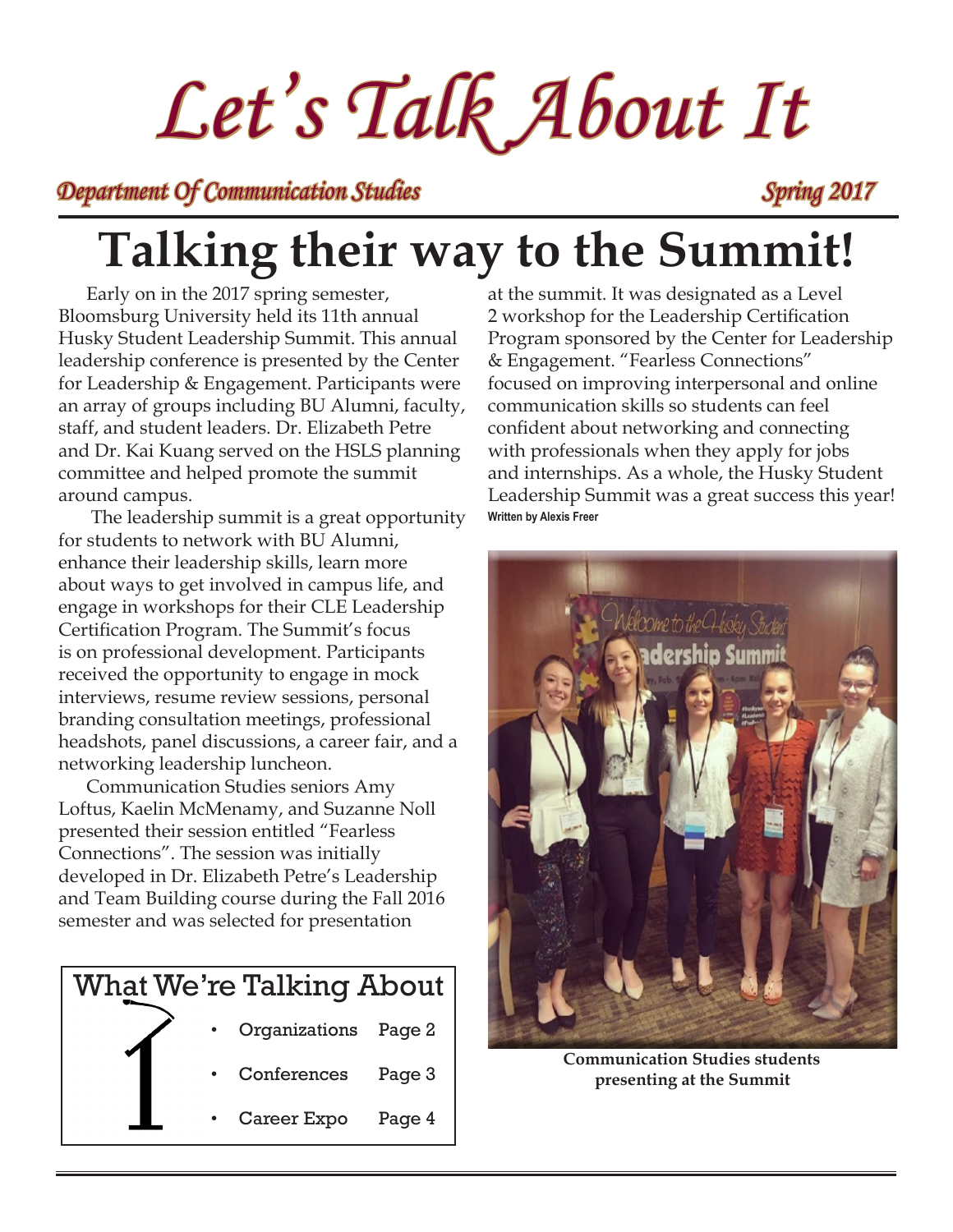#### **National Communication Association Student Club**

The National Communication Association Student Club (NCASC) is a professional organization for students. The NCASC holds bi-weekly meetings that are open to anyone regardless of their major. This past semester, the NCASC had numerous guest speakers at its meetings and sponsored a few bake sales and campus events.

Referring to guest speakers, Brandi Boatner was kind enough to Skype with the club to provide insight on her experiences with interviewing for IBM, including how to answer tricky interview questions and what a typical day at IBM looks like for her. The NCASC also invited guest speaker Dr. Jim Petre to a meeting to discuss student loans, including the various methods in which students could pay their loans

Speaking of fundraising and events, the NCASC held Valentine's Day and St. Patrick's Day bake sales to raise money for the club, in addition to holding multiple fundraisers at Wendy's, where a percentage of what you spent there on a certain date would go towards the NCASC. The NCASC also planned the university event known as Communication Day, where we host several guest speakers to discuss various Communication Studies-related topics in an engaging and open fashion.

This club gives students the opportunity to learn, grow, and develop professionally within their coursework and career paths. The versatility of the degree is emphasized within this organization, and it focuses on providing its members with numerous opportunities and

back, and how to mitigate the stress that comes along with figuring out student loans.



**NCASC Team** 

plentiful insight when it comes to both personal and career development. **Written by Sara Hagen**

#### **Lambda Pi Eta**

Lambda Pi Eta is the official Communication Studies honor society of the National Communication Association. The honor society's purpose is to recognize, foster and reward outstanding scholastic achievement in Communication Studies. In order to become a member of Lambda Pi Eta, students must have a 3.0 cumulative GPA with 60 credit hours completed and a 3.25 GPA for Communication Studies courses. Students will be invited to join this club if they reach the given requirements. As a member of LPE, students are required to earn 10 points each semester by participating in events, paying dues, and attending monthly meetings.

This past year, LPE had many guest speakers who discussed helpful information that students will need after graduation. Dr. Jim Petre was one of the guest speakers. He spoke to the club about how to manage loans, grants, and the best tactics to use in order to successfully manage finances.

Dr. Bodenman was another guest speaker. She gave many helpful hints on how to make a good first impression, how to successfully engage in interviews, and what to do and what not to do during an interview. This past year, there was a guest speaker at every other meeting. Members of the club learned a lot of valuable information. *Written By Shelby Minier*



**LPE Board**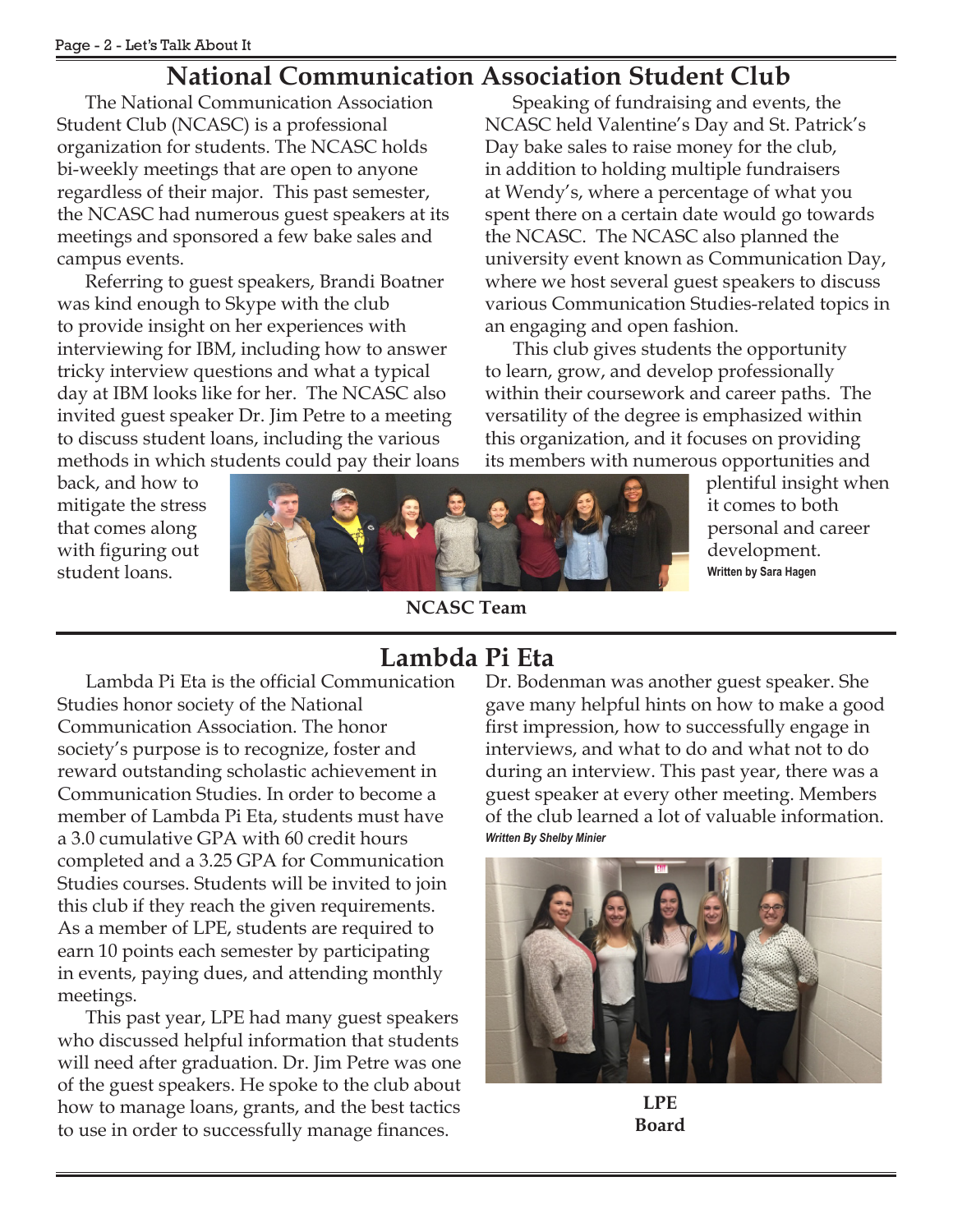#### **Eastern Communication Association Convention 2017**

The 108th Eastern Communication Association Convention was hosted in Boston, Massachusetts. It took place at the Omni Parker House from March 29th to April 2nd. This year's theme was "Freedom To... Freedom From...," which lead to opportunities for scholars to broaden their perspectives of thinking and be open to others. Scholars from all over came to attend and present at this convention.

Five students flew to Boston they are Jenna Mapes, Amy Loftus, Kasey Sullivan, Kaitlyn Rhine, and Nicole Kelly. They presented on Individual Romantic Experiences of Unplanned Pregnancy. This topic stemmed from Dr. King's Relational Communication class.



**Dr. Mary King**

Professors of Bloomsburg University also attended the ECA and many even presented. Dr. Shorter presented on a few topics such as, "Managing Private Discourse in the Interpersonal and Family Communication Classroom: Exploring Social Media With Communication Privacy Management." Dr. King and her co-author Dr. Theiss received the Eastern Communication Association Article of the Year award for their article titled "The Communicative and Physiological Manifestations of Relational Turbulence During the Empty-nest Phase of Marital Relationships", which can be found in

 Communication Quarterly. The 109th Eastern Communication

Association Convention will be held in Pittsburgh, Pennsylvania in 2018. **Written by Jenna Mapes**

#### **Communication Day**

Each spring, The National Communication Association Student Club, or more popularly known as the NCASC, hosts an annual Communication Day. Communication Day is a one day conference where students, faculty, staff, and alumni speakers present communication research. The NCASC takes pride in this event that brought together 21 presenters from across the university to present to the student body. The showcase for Communication Day consists of a number of different panels and speakers presenting on topics that they are passionate

about. Dr. Shorter discussed "Communicating Intentionally" and using Communication Studies to one's advantage. Dr. King shared her topic "Liking, Swiping, and Flirting: A Practical Approach to Successful Romantic Relationship Initiation", which was a highly popular presentation. Communication Day is one of the many great opportunities that the NCASC offers in order to provide information and skills for the students of the University. **Written By Carol-An Ramirez**



**Students at Communication Day**